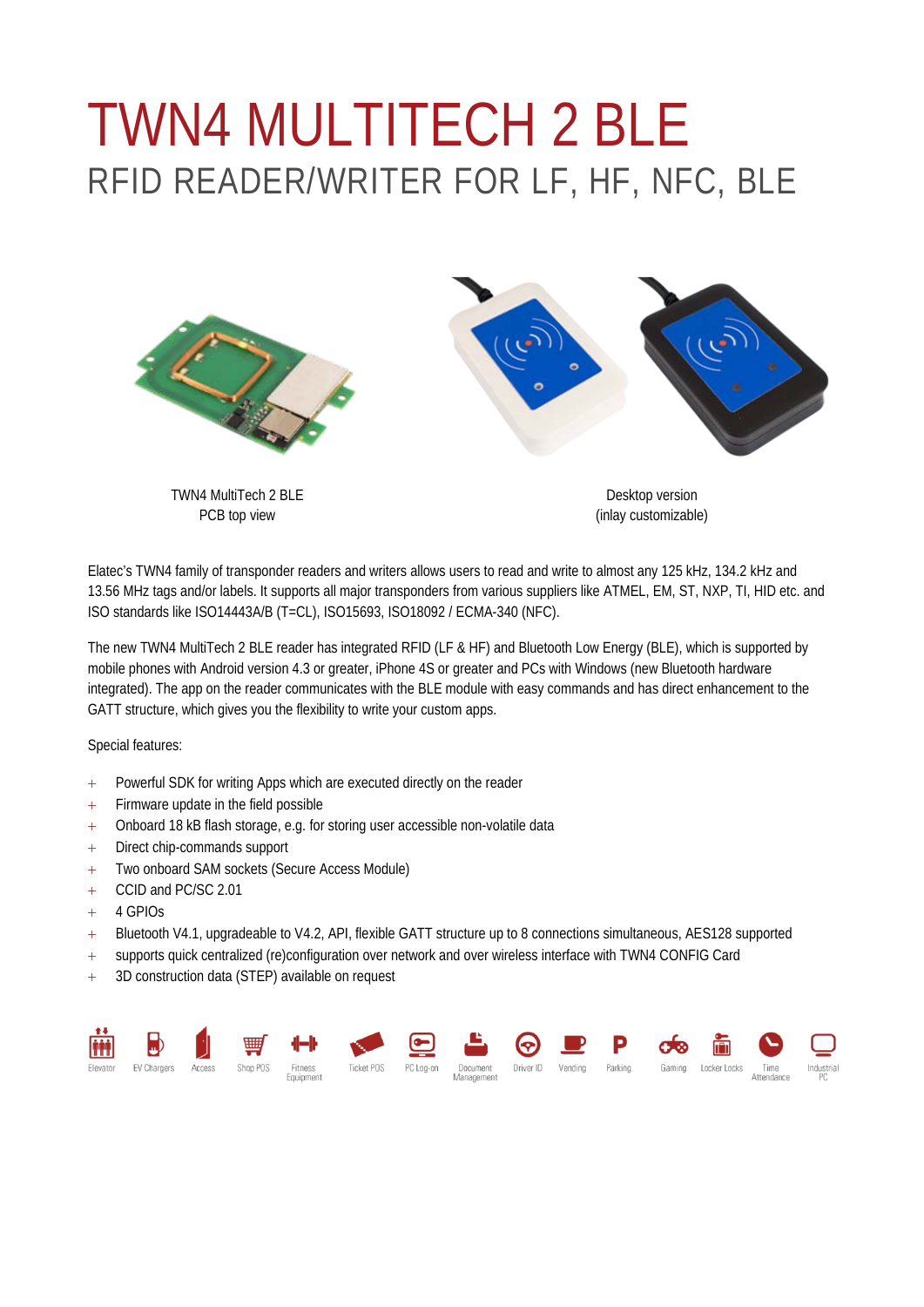TECHNICAL DATA

| <b>FREQUENCY</b>                       | 125 kHz/134.2 kHz (LF) / 13.56 MHz (HF) / 2402 MHz - 2480 MHz (BT)                                                                                                                                                                                                                                                                                                                                                                                                                                                                                                                                                                                                                                                                                                                                                                                                                                                                                                                                                                                                                                                                                                                                                                                                                                                                              |  |  |
|----------------------------------------|-------------------------------------------------------------------------------------------------------------------------------------------------------------------------------------------------------------------------------------------------------------------------------------------------------------------------------------------------------------------------------------------------------------------------------------------------------------------------------------------------------------------------------------------------------------------------------------------------------------------------------------------------------------------------------------------------------------------------------------------------------------------------------------------------------------------------------------------------------------------------------------------------------------------------------------------------------------------------------------------------------------------------------------------------------------------------------------------------------------------------------------------------------------------------------------------------------------------------------------------------------------------------------------------------------------------------------------------------|--|--|
| ANTENNA                                | Integrated                                                                                                                                                                                                                                                                                                                                                                                                                                                                                                                                                                                                                                                                                                                                                                                                                                                                                                                                                                                                                                                                                                                                                                                                                                                                                                                                      |  |  |
| <b>HOUSING</b>                         | Material: ABS UL94-V0, color: black or white                                                                                                                                                                                                                                                                                                                                                                                                                                                                                                                                                                                                                                                                                                                                                                                                                                                                                                                                                                                                                                                                                                                                                                                                                                                                                                    |  |  |
|                                        | Desktop Reader: 88 x 56 x 18 mm / 3.5 x 2.2 x 0.7 inch                                                                                                                                                                                                                                                                                                                                                                                                                                                                                                                                                                                                                                                                                                                                                                                                                                                                                                                                                                                                                                                                                                                                                                                                                                                                                          |  |  |
| DIMENSIONS (L X W X H)                 | OEM Board: 76mm x 49mm x 9mm / 3.0inch x 1.9inch x 0.4inch                                                                                                                                                                                                                                                                                                                                                                                                                                                                                                                                                                                                                                                                                                                                                                                                                                                                                                                                                                                                                                                                                                                                                                                                                                                                                      |  |  |
| POWER SUPPLY                           | 4.3 V - 5.5 V via USB or RS-232; RS232 requires 5 V external power supply; via connector                                                                                                                                                                                                                                                                                                                                                                                                                                                                                                                                                                                                                                                                                                                                                                                                                                                                                                                                                                                                                                                                                                                                                                                                                                                        |  |  |
|                                        | CNB 3.3 V +/- 5%                                                                                                                                                                                                                                                                                                                                                                                                                                                                                                                                                                                                                                                                                                                                                                                                                                                                                                                                                                                                                                                                                                                                                                                                                                                                                                                                |  |  |
| <b>CURRENT CONSUMPTION</b>             | RF field on: 120 mA typically + 16 mA (BT) / Sleep: 500 µA typ. / Cyclic Operation: TBD                                                                                                                                                                                                                                                                                                                                                                                                                                                                                                                                                                                                                                                                                                                                                                                                                                                                                                                                                                                                                                                                                                                                                                                                                                                         |  |  |
|                                        | Desktop, Operating: -25 °C up to +70 °C (-13 °F up to +158 °F)                                                                                                                                                                                                                                                                                                                                                                                                                                                                                                                                                                                                                                                                                                                                                                                                                                                                                                                                                                                                                                                                                                                                                                                                                                                                                  |  |  |
| <b>TEMPERATURE RANGE</b>               | Desktop, Storage: -45 °C up to +75 °C (-49 °F up to +167 °F)                                                                                                                                                                                                                                                                                                                                                                                                                                                                                                                                                                                                                                                                                                                                                                                                                                                                                                                                                                                                                                                                                                                                                                                                                                                                                    |  |  |
|                                        | PCB, Operating: -25 °C up to +80 °C (-13 °F up to +176 °F)                                                                                                                                                                                                                                                                                                                                                                                                                                                                                                                                                                                                                                                                                                                                                                                                                                                                                                                                                                                                                                                                                                                                                                                                                                                                                      |  |  |
|                                        | PCB, Storage: -45 °C up to +85 °C (-49 °F up to +185 °F)                                                                                                                                                                                                                                                                                                                                                                                                                                                                                                                                                                                                                                                                                                                                                                                                                                                                                                                                                                                                                                                                                                                                                                                                                                                                                        |  |  |
| RELATIVE HUMIDITY                      | 5% to 95% non-condensing                                                                                                                                                                                                                                                                                                                                                                                                                                                                                                                                                                                                                                                                                                                                                                                                                                                                                                                                                                                                                                                                                                                                                                                                                                                                                                                        |  |  |
|                                        | LF and HF: Up to 100 mm / 4 inch, depending on environment and transponder                                                                                                                                                                                                                                                                                                                                                                                                                                                                                                                                                                                                                                                                                                                                                                                                                                                                                                                                                                                                                                                                                                                                                                                                                                                                      |  |  |
| READ- / WRITE DISTANCE                 | BT: up to several meters/feet (configurable, up to +8 dBm power)                                                                                                                                                                                                                                                                                                                                                                                                                                                                                                                                                                                                                                                                                                                                                                                                                                                                                                                                                                                                                                                                                                                                                                                                                                                                                |  |  |
|                                        | Host: USB Full speed (12 Mbit/s), RS-232 up to 115.200 baud; HF Air: up to 848 kbit/s, BT                                                                                                                                                                                                                                                                                                                                                                                                                                                                                                                                                                                                                                                                                                                                                                                                                                                                                                                                                                                                                                                                                                                                                                                                                                                       |  |  |
| <b>TRANSMISSION SPEED</b>              | Air: up to 100 kbit/s                                                                                                                                                                                                                                                                                                                                                                                                                                                                                                                                                                                                                                                                                                                                                                                                                                                                                                                                                                                                                                                                                                                                                                                                                                                                                                                           |  |  |
| MODES OF OPERATION                     | USB keyboard emulation - USB virtual COM port - CCID / PC/SC 2.01                                                                                                                                                                                                                                                                                                                                                                                                                                                                                                                                                                                                                                                                                                                                                                                                                                                                                                                                                                                                                                                                                                                                                                                                                                                                               |  |  |
|                                        | Bluetooth V4.1, software upgradable to V4.2; easy to integrate in reader App with                                                                                                                                                                                                                                                                                                                                                                                                                                                                                                                                                                                                                                                                                                                                                                                                                                                                                                                                                                                                                                                                                                                                                                                                                                                               |  |  |
| <b>BLUETOOTH LOW ENERGY</b>            | commands, optional BGAPI protocol; Standards as GAP, SM, L2CAP, ATT; predefined                                                                                                                                                                                                                                                                                                                                                                                                                                                                                                                                                                                                                                                                                                                                                                                                                                                                                                                                                                                                                                                                                                                                                                                                                                                                 |  |  |
|                                        | GATT structure; up to 8 connections; AES128 support                                                                                                                                                                                                                                                                                                                                                                                                                                                                                                                                                                                                                                                                                                                                                                                                                                                                                                                                                                                                                                                                                                                                                                                                                                                                                             |  |  |
| <b>MTBF</b>                            | 500,000 hours                                                                                                                                                                                                                                                                                                                                                                                                                                                                                                                                                                                                                                                                                                                                                                                                                                                                                                                                                                                                                                                                                                                                                                                                                                                                                                                                   |  |  |
| <b>WEIGHT</b>                          | Approx. 20 g (without housing)                                                                                                                                                                                                                                                                                                                                                                                                                                                                                                                                                                                                                                                                                                                                                                                                                                                                                                                                                                                                                                                                                                                                                                                                                                                                                                                  |  |  |
|                                        | ISO14443A:                                                                                                                                                                                                                                                                                                                                                                                                                                                                                                                                                                                                                                                                                                                                                                                                                                                                                                                                                                                                                                                                                                                                                                                                                                                                                                                                      |  |  |
| SUPPORTED TRANSPONDERS<br>(STANDARD)   | LEGIC Advant <sup>1)</sup> , MIFARE Classic 1k & 4k EV1 <sup>2</sup> ), MIFARE Classic, MIFARE Mini, MIFARE<br>DESFire EV1, MIFARE DESFire EV2 <sup>2)</sup> , MIFARE Plus S, X, MIFARE Pro X <sup>3)</sup> , MIFARE<br>Smart MX <sup>3)</sup> , MIFARE Ultralight, MIFARE Ultralight C, MIFARE Ultralight EV1, NTAG2xx,<br>PayPass <sup>3)</sup> , SLE44R35, SLE66Rxx (my-d move) <sup>3)</sup> , Topaz<br>ISO14443B:<br>Calypso <sup>3)</sup> , Calypso Innovatron protocol <sup>3)</sup> , CEPAS <sup>3)</sup> , HID iCLASS <sup>1)</sup> , Moneo <sup>3)</sup> , Pico Pass <sup>4)</sup> ,<br>SRI4K, SRIX4K, SRI512, SRT512<br>ISO18092 ECMA-340:<br>NFC Forum Tag 1-5, NFC Peer-to-Peer, Sony FeliCa <sup>5)</sup> , NFC Active and passive<br>communication mode<br>ISO15693:<br>EM4x333), EM4x353), HID iCLASS1), HID iCLASS SE/SR1), ICODE SLI, LEGIC Advant1),<br>M24LR16/64, MB89R118/119, SRF55Vxx (my-d vicinity) <sup>3)</sup> , Tag-it, PicoPass <sup>4)</sup><br>125 kHz, 134.2 kHz:<br>AWID, Cardax, CASI-RUSCO, Deister <sup>6</sup> , EM4100, 4102, 4200 <sup>7</sup> , EM4050, 4150, 4450,<br>4550, EM43058), FDX-B, EM4105, HITAG 19), HITAG 29), HITAG S9), ICT8), IDTECK,<br>Isonas <sup>8)</sup> , Keri, Miro, Nedap <sup>6)</sup> , PAC, Pyramid, Q5, T5557, T5567, T5577, TIRIS/HDX, TITAN<br>(EM4050), UNIQUE, ZODIAC |  |  |
| SUPPORTED TRANSPONDERS                 | All Standard Transponder, Cotag, G-Prox <sup>6)</sup> , HID DuoProx II, HID ISO Prox II, HID Micro                                                                                                                                                                                                                                                                                                                                                                                                                                                                                                                                                                                                                                                                                                                                                                                                                                                                                                                                                                                                                                                                                                                                                                                                                                              |  |  |
| (VERSION P)                            | Prox, HID ProxKey III, HID Prox, HID Prox II, Indala, ioProx, Nexwatch                                                                                                                                                                                                                                                                                                                                                                                                                                                                                                                                                                                                                                                                                                                                                                                                                                                                                                                                                                                                                                                                                                                                                                                                                                                                          |  |  |
| SUPPORTED TRANSPONDERS<br>(VERSION PI) | Requires external TWN4 SIO Card, All Standard Transponder, All Version P Transponder,                                                                                                                                                                                                                                                                                                                                                                                                                                                                                                                                                                                                                                                                                                                                                                                                                                                                                                                                                                                                                                                                                                                                                                                                                                                           |  |  |
|                                        | HID iCLASS <sup>10)</sup> , HID iCLASS SE/SR/SEOS(CSN and Facility Code/PAC) <sup>10)</sup> ,                                                                                                                                                                                                                                                                                                                                                                                                                                                                                                                                                                                                                                                                                                                                                                                                                                                                                                                                                                                                                                                                                                                                                                                                                                                   |  |  |
|                                        | <b>HID ICLASS Elite &amp; SE Elite</b>                                                                                                                                                                                                                                                                                                                                                                                                                                                                                                                                                                                                                                                                                                                                                                                                                                                                                                                                                                                                                                                                                                                                                                                                                                                                                                          |  |  |
| PERIPHERAL INTERFACES                  | USB, RS232, TTL serial (logic level 3.3 V, CMOS, 5 V tolerant), I <sup>2</sup> C, 4 GPIOs, Clock/Data,<br>Wiegand, 1-Wire <sup>8)</sup>                                                                                                                                                                                                                                                                                                                                                                                                                                                                                                                                                                                                                                                                                                                                                                                                                                                                                                                                                                                                                                                                                                                                                                                                         |  |  |